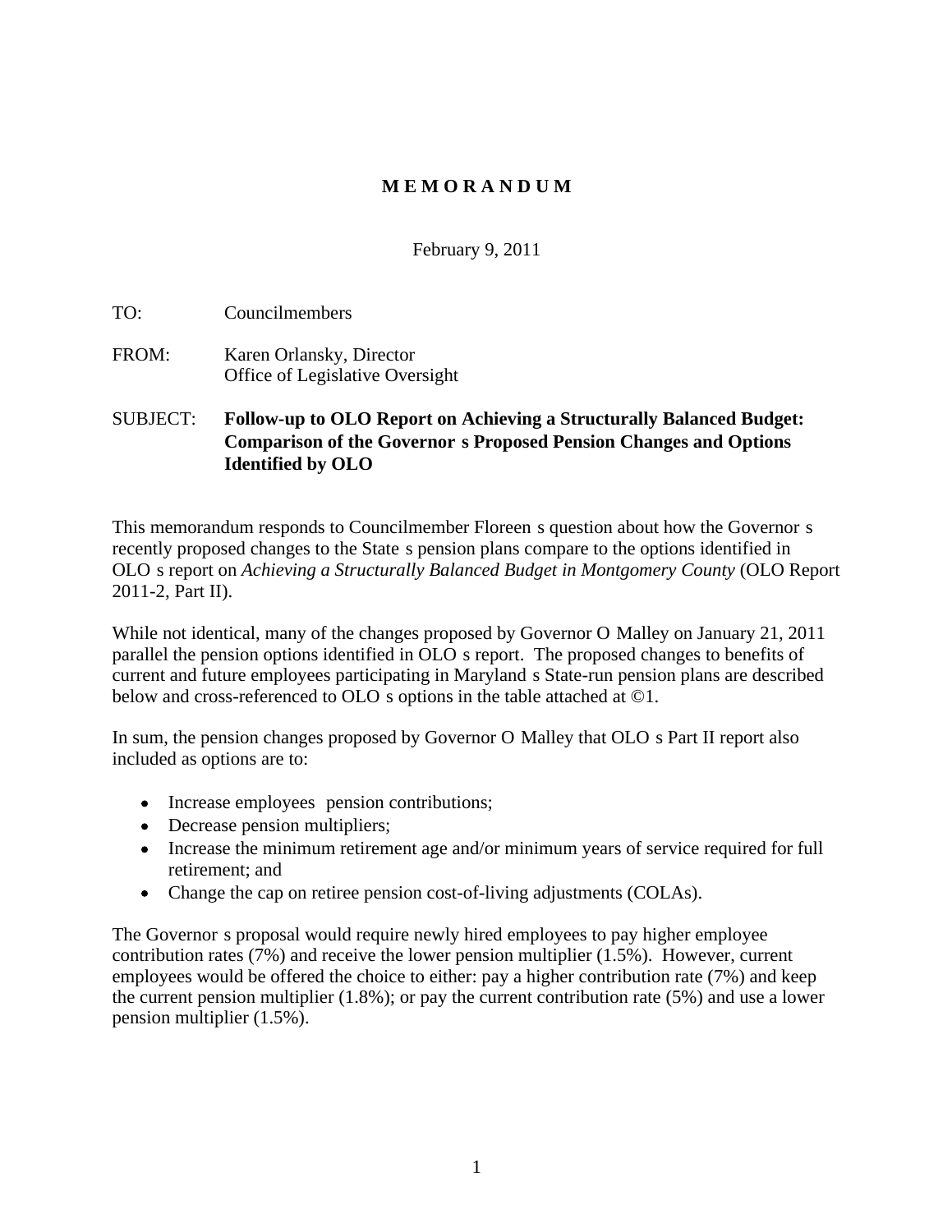Other changes to employee pension benefits proposed by Governor O Malley and not explicitly identified by OLO are to:

- Increase the period for an employee to become fully vested in the system;
- Close the Deferred Retirement Option Program (DROP) for public safety employees; and
- Change the calculation of an employee s average final compensation, a component in calculating an employee s pension.

These three additional changes proposed by Governor O Malley are viable options to consider as potential changes to the County agencies pension plans. For example, the vesting period for both the County Government s and State s pension plans is currently five years. The Governor proposes to increase the vesting period from five to ten years, which actually is similar to what the County Government s pension plan (prior to FY90) used to require.

It should be noted that OLO s Part II report also identified several options that Governor O Malley did not include in his proposal, some of which are specific to Montgomery County. These include options to:

- Close locally-funded defined benefit plans and enroll new employees in defined contribution and/or hybrid plans;
- Close locally-funded defined benefit plans and enroll new represented public safety employees in a new hybrid plan with defined benefit and defined contribution components;
- Reduce or eliminate the locally-funded MCPS pension supplement; and
- Integrate MCPS locally-funded pension plan with Social Security (MCPS locallyfunded plan is identical to the State Teachers Pension System, which is not integrated with Social Security for service after 1998).

If you have any questions about the information in this memo, please contact Leslie Rubin at x77998 or leslie.rubin@montgomerycountymd.gov.

Attachments:

Chart comparing Governor s proposed pension changes to options identified by OLO Excerpts from OLO Report 2011-2, Part II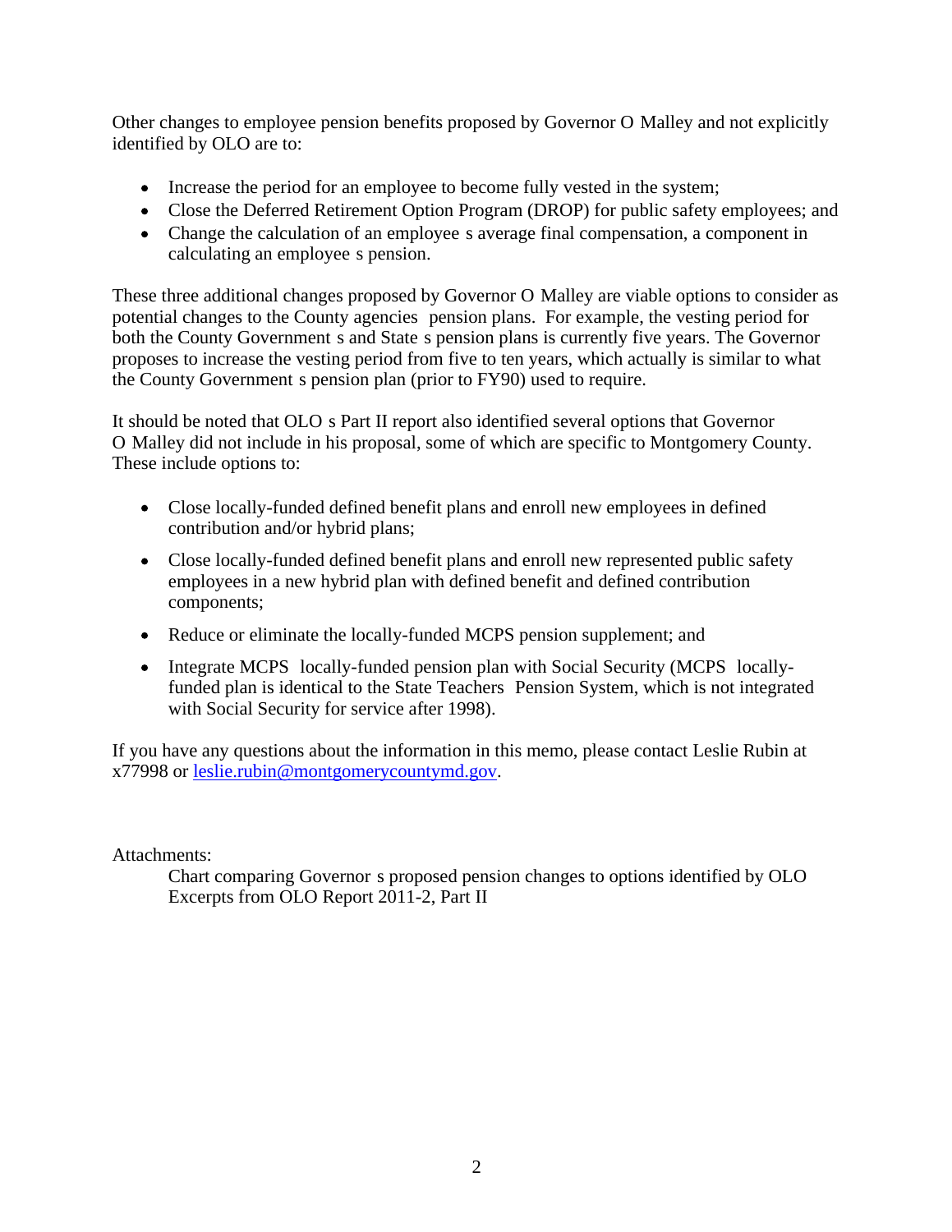|                                                                   | <b>Governor O'Malley's Proposed Change</b>                                                                        | <b>OLO Options</b>        | <b>O'Malley's Proposed</b><br><b>Change Affects</b> |                  |
|-------------------------------------------------------------------|-------------------------------------------------------------------------------------------------------------------|---------------------------|-----------------------------------------------------|------------------|
| Category                                                          |                                                                                                                   |                           | Active<br><b>Employees</b>                          | <b>New Hires</b> |
|                                                                   | <b>Employees' Pension System and Teachers' Pension System</b>                                                     |                           |                                                     |                  |
| <b>Employee Contributions</b><br>and Multiplier                   | Employees' Choice - higher employee contribution (7% instead of<br>5%) or lower multiplier (1.5% instead of 1.8%) | MCG #2, #3<br>MCPS #2, #3 |                                                     |                  |
| Average Final<br>Compensation                                     | Change calculation from highest consecutive 3 years to highest<br>consecutive 5 years                             | N/A                       | Non-vested<br>only                                  |                  |
| <b>B</b> Employee Contributions                                   | Increase from 5% to 7% of salary                                                                                  | MCG #2, #3<br>MCPS#3      |                                                     |                  |
| 4 Multiplier                                                      | Lower from $1.8\%$ to $1.5\%$                                                                                     | $MCG \#2$<br>MCPS #2      |                                                     |                  |
| Retirement Age/Years of<br>Service for Full Retirement of service | Increase from age 60 with 5 years of service, to age 65 with 10 years                                             | MCG #2, #4                |                                                     |                  |
| 5 Vesting Period                                                  | Increase from 5-year to 10-year vesting period                                                                    | N/A                       |                                                     |                  |
| Pension COLAs                                                     | Cap on retiree COLA $-3\%$ if system achieves investment returns,<br>$1\%$ if not                                 | $MCG \#5$                 |                                                     |                  |
|                                                                   | <b>State Police and Law Enforcement Officers' Pension System</b>                                                  |                           |                                                     |                  |
| <b>Deferred Retirement</b><br><b>Option Program (DROP)</b>        | Close the Deferred Retirement Option Program (DROP)                                                               | N/A                       | Non-vested<br>only                                  |                  |
| Judges' System                                                    |                                                                                                                   |                           |                                                     |                  |
| 9   Employee Contribution                                         | Increase $-8\%$ of salary (currently 6%)                                                                          | $MCG \#3$<br>MCPS #3      |                                                     |                  |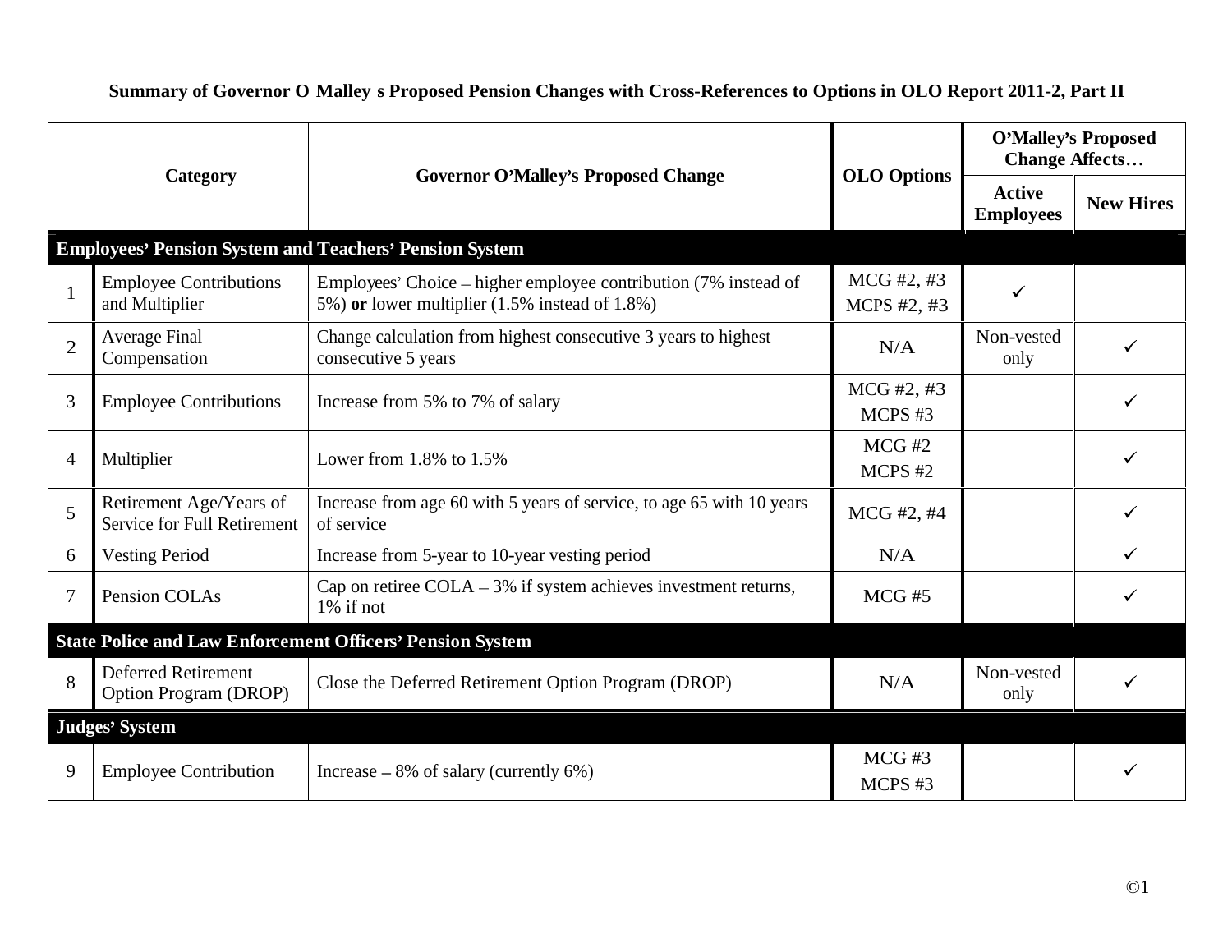# **COUNTY GOVERNMENT OPTION #2: New Hybrid Plan for New Public Safety Employees**

## **Current Structure**

All new County Government public safety employees represented by an employee bargaining unit join the County s defined benefit plan, the Employees Retirement System (ERS). All other new County Government employees join either the County s: defined contribution plan, the Employees Retirement Savings Plan (RSP); or hybrid plan, the Guaranteed Retirement Income Plan (GRIP).

In FY11, the County Government s retirement benefit cost for a public safety employee enrolled in the ERS (32%-38% of an employee s salary) is over three times higher than the cost for a new employee enrolled in the RSP (8%-10% of an employee s salary). The employer s cost for defined benefit plans is impacted by many variables in a pension formula. The table below summarizes the key variables that determine pensions for the public safety employees in the ERS.

|                                              |                                          | Minimu                        |               |                   | <b>Max.</b> # of                     |
|----------------------------------------------|------------------------------------------|-------------------------------|---------------|-------------------|--------------------------------------|
| Employee Avg. Final<br>Contribution Earnings |                                          |                               |               |                   | <b>Years Credited<br/>in Pension</b> |
|                                              |                                          | Service                       | $A$ <i>ge</i> | <b>Multiplier</b> |                                      |
|                                              |                                          |                               |               |                   | Calculation                          |
|                                              |                                          | $20.25$ verges $\blacksquare$ | Any age       |                   |                                      |
| $4.75 - 5.5\%$ **                            | $\ldots$ mignest 36 $\sim$ $20-23$ years |                               |               | $2.4 - 2.5\%$     | $31 - 36$                            |
|                                              | months                                   | 15 years                      |               |                   |                                      |
|                                              | $C = T + 1 + 1070$                       |                               |               |                   |                                      |

**Table 6. Summary of Pension Formula Variables for ERS Public Safety Members\***

\*Employees hired on or after July 1, 1978.

\*\*Employee contributions increase for any portion of salary than that is greater than the Social Security wage base (\$106,800 in 2010).

## **Alternative Structure**

Close the ERS defined benefit plans to new hires and create a new hybrid retirement plan (different from the GRIP) for represented public safety employees hired after a certain date.<sup>1</sup> The new hybrid plan would include both a defined benefit and a defined contribution portion.

**Defined benefit component.** The new defined benefit portion of the plan would change the pension formula variables to create a significantly smallerannual pension. Changes could include:

- Raising employee contribution rates;
- Increasing the minimum number of years required for full benefits;
- Increasing the minimum age for retirement with full benefits; and/or
- Decreasing the multiplier.

**Defined contribution component.** The defined contribution portion of this hybrid plan option would supplement the defined benefit portion and could be structured in a number of ways. A defined contribution option could be structured like the RSP (mandatory, set employer and employee contri butions) or the employee could choose a contribution level within a range (e.g., 1-5% of salary) with the County Government matching a portion of that contribution.

<sup>1</sup> This option is similar to the Federal Employees Retirement System, which has both a defined benefit and a defined contribution component.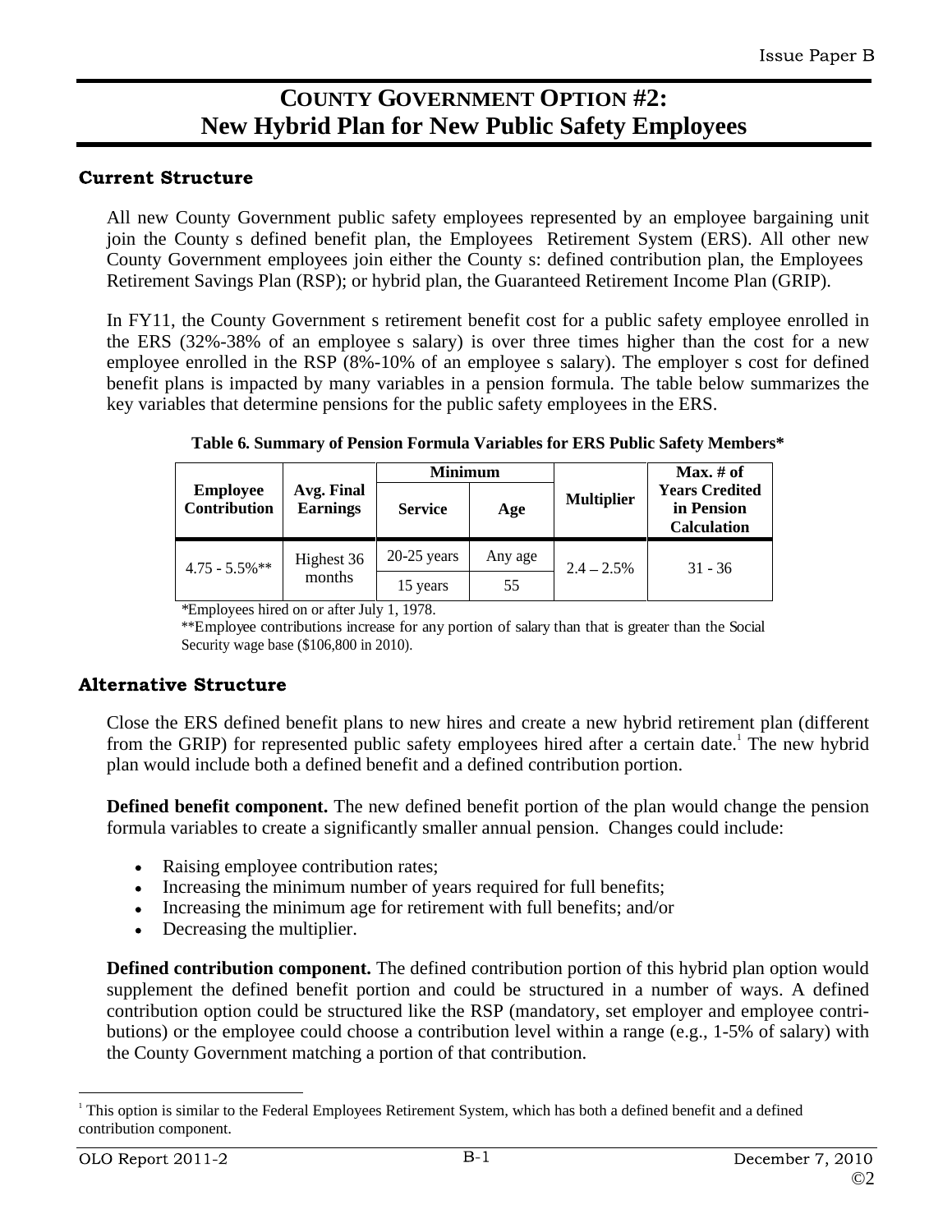## **Projected Savings**

While this option offers the opportunity for long-term savings compared to the current plans, the actual amount would depend upon how the hybrid plan was structured. As indicated earlier, estimates of the specific amount and timeframe for cost savings would require actuarial analysis.

#### **Effect on Employees**

Current employees would see no change to their retirement plans or future retirement benefit levels. New public safety employees would join a hybrid plan with both defined contribution and defined benefit components.

This type of plan would marry the benefits and drawbacks of defined benefit and defined contribution plans and more evenly distribute future financial risk between the County Government and employees. For example, employees would be able to rely upon a stream of income from a pension, but could not take the benefit with them to another employer. Similarly, employees would have a portable retirement plan with the defined contribution component, but the total value would depend upon the rate of investment returns.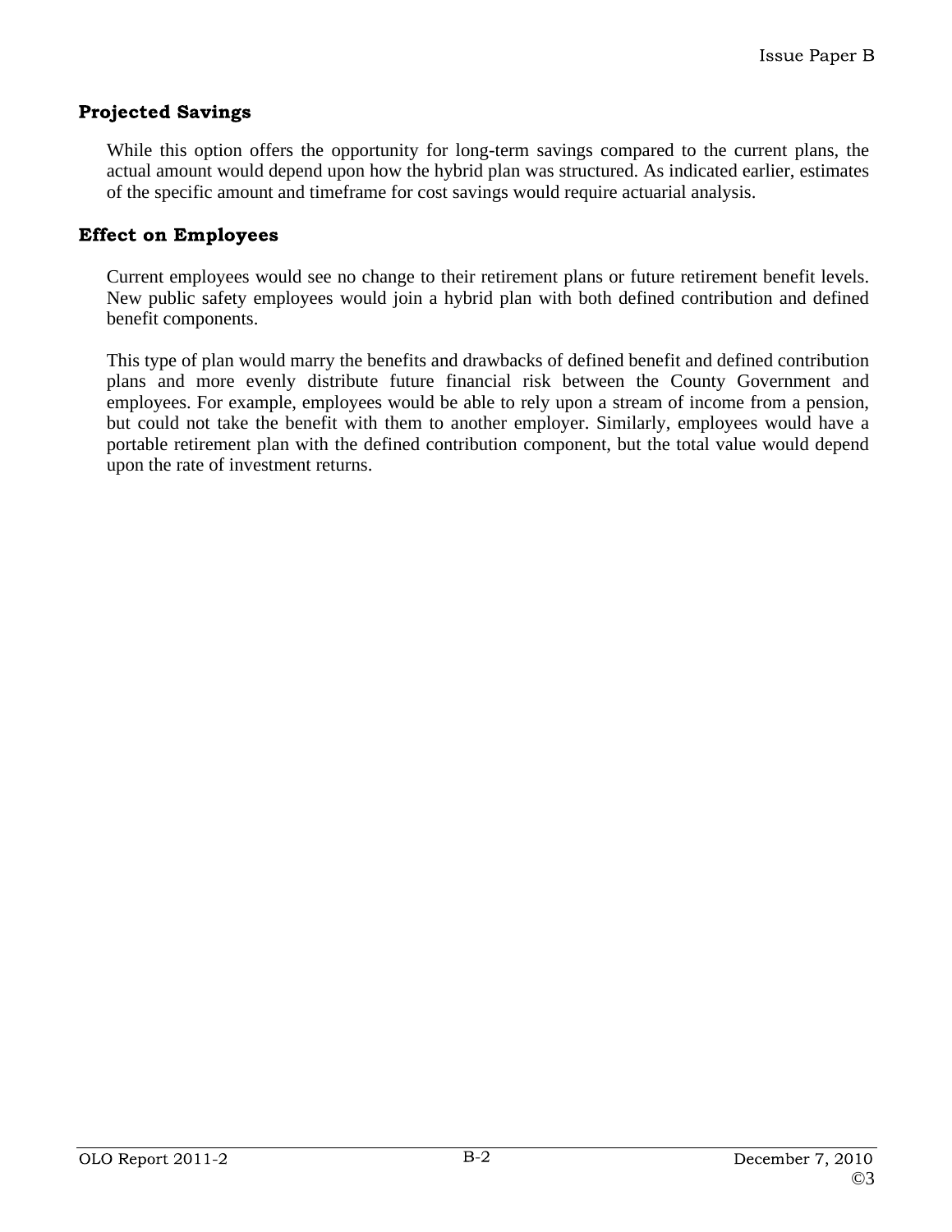# **COUNTY GOVERNMENT OPTION #3: Increase Employee Contributions in Defined Benefit Plans**

## **Current Structure**

All County Government employees in the defined benefit plan (Employees Retirement System) contribute a portion of their salaries to help fund their pensions. In a defined benefit plan, employee contributions affect the annual contribution required from employers. Specifically, increased employee contributions result in decreased contributions for the County Government. The table below summarizes the current employee contribution rates set forth in County law.

#### **Table 7. Current ERS Employee Contribution Rates as Percent of Salary (hired on or after July 1, 1978)**

|                                                       | Current Rate* |
|-------------------------------------------------------|---------------|
| Non-Public Safety Employees hired before Oct. 1, 1994 | 4.0%          |
| Deputy Sheriff and Corrections                        | 4.75%         |
| Police                                                | 4.75%         |
| $1 \cdot \text{H} \cdot \text{C}$                     | 5.5%          |

\*Employees contribute a higher percent of salary, ranging from 6% to 9.25%, for any portion of salary than that is greater than the Social Security wage base (\$106,800 in 2010).

## **Alternative Structure**

Increase the required employee contribution for all currentand future employees in all ERS groups. For example, the County could increase the current rate for all groups by a set percent (e.g., a 50% increase) or establish a uniform but higher contribution rate for all groups (e.g., 7% for all members).

## **Projected Savings**

Estimates of the specific amount and timeframe for cost savings would require actuarial analysis; however, a general description of how this option achieves savings follows.

If employees contribute a higher percent of salary to the ERS, the County s required contribution would decrease. While the decrease would not be dollar-for-dollar, the County s savings would reflect the magnitude of increased employee contributions. Table 8 shows that if employee contribution rates had been increased by 50% for all groups, employees would have contributed an additional \$8.6 million to the ERS in FY11.

| Table 8. Example of Potential County Government Savings from Increased Employee ERS Contributions |  |
|---------------------------------------------------------------------------------------------------|--|
|                                                                                                   |  |

| <b>Employee Contribution</b> |                | <b>Difference</b> |  |
|------------------------------|----------------|-------------------|--|
| <b>Current Structure</b>     | 50% Increase   |                   |  |
| \$17.4 million               | \$26.0 million | +\$8.6 million    |  |

## **Effect on Employees**

Increasing employee ERS contributions would decrease the amount of money that employees take home in paychecks. For example, raising the employee contribution by 50% for an ERS public safety employee earning \$50,000 annually and contributing 4.75% of salary would increase the employee s contribution by by \$1,188 annually.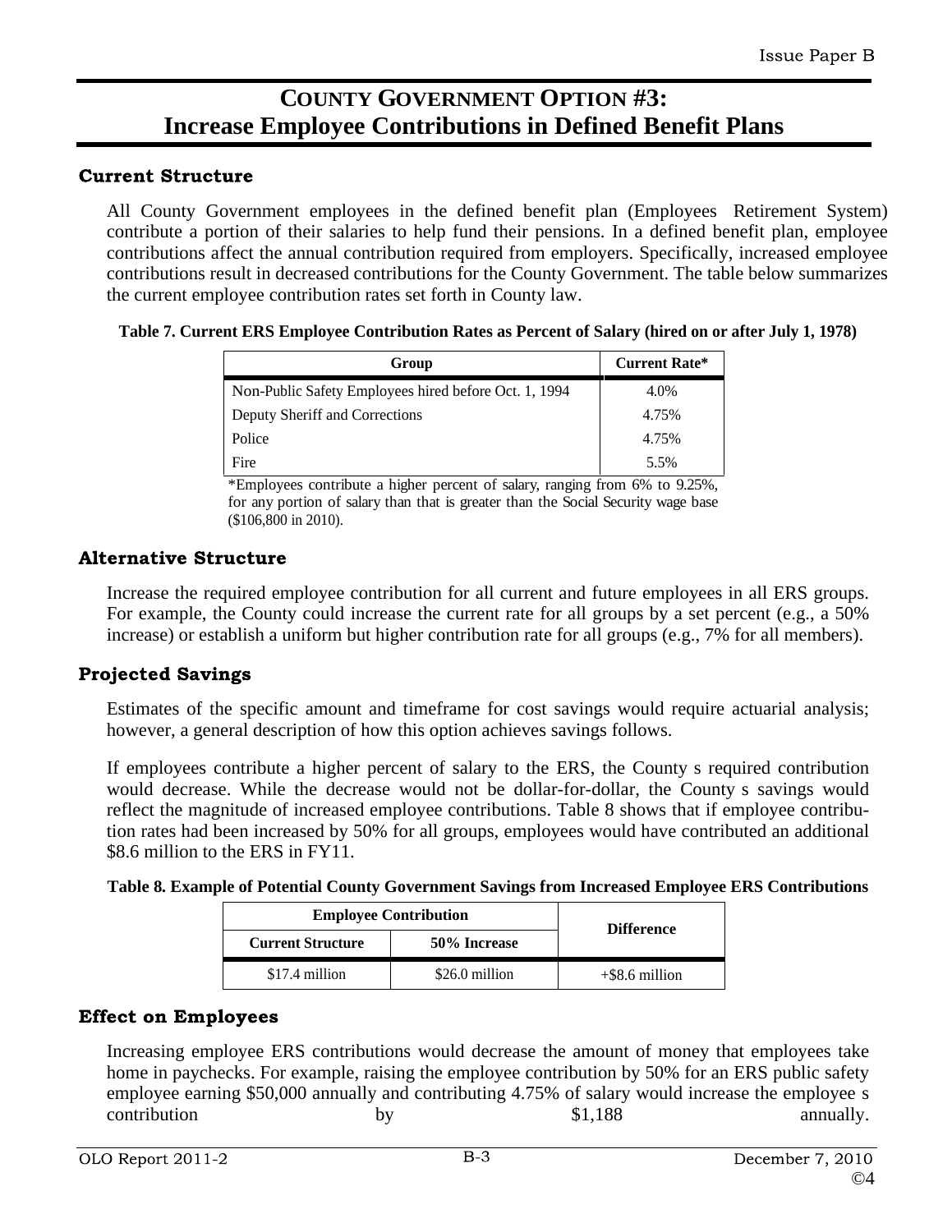# **COUNTY GOVERNMENT OPTION #4: Increase Minimum Retirement Age and Years of Service for New Public Safety Employees in the Defined Benefit Plan**

## **Current Structure**

Since 2001, pension benefit enhancements (such as lowering retirement age or increasing multipliers) have added to the ERS existing liabilities in amounts ranging from \$27.5 million to \$121.9 million. See Appendix (©93). County law establishes the minimum age and/or years of service requirements for an ERS member to retire with full benefits. Increasing or decreasing these requirements impacts defined benefit plan costs because it affects how long the plan will pay employee pensions.

Public safety members in the ERS retire at a much younger age than non-public safety members. The County s actuaries estimate that by age 54, 30% of public safety members of the ERS will retire compared to 5% of non-public safety members.<sup>2</sup> Earlier retirement for public safety employees is one factor that contributes to the higher cost of public safety members in the ERS compared to non-public safety members. The table below summarizes minimum age and years of service requirements for public safety members in the ERS.

| Group              | <b>Deputy Sherift</b><br>Police<br>and Corrections                         | $ -$<br>Fire |
|--------------------|----------------------------------------------------------------------------|--------------|
|                    |                                                                            |              |
| Minimum Age/ Years | 55/15<br>$F = 11.5$<br>$55/15$<br>$J$ <i>J</i> / <b>i</b> $\sim$<br>JJ/ 1J | 55/15        |
| of Service         | $\sim$ $\sim$<br>Any/25<br>Any/25                                          | Any/20       |

**Table 9. Current Minimum Age and Service Requirements for Public Safety Members of the ERS**

## **Alternative Structure**

Increase the minimum age for retirement and minimum required years of services to qualify for full retirement benefits for public safety employees hired after a certain date. Possibilities include:

- Establish a minimum retirement age regardless of years of service;
- Raise the minimum retirement age by five years for members with 15 years of service; and/or
- Require at least 25 years of service for members retiring before age 55.

## **Projected Savings**

While this option would offer the opportunity for long-term savings compared to the current plans, estimates of the specific amount and timeframe for cost savings would require actuarial analysis.

## **Effect on Employees**

Current employees would see no change to their retirement plans. Higher minimum age and/or years of service requirements would result in new hires working longer than current active members in order to receive full retirement benefits.

<sup>&</sup>lt;sup>2</sup> 2009 Actuarial Valuation for ERS Contribution in FY11.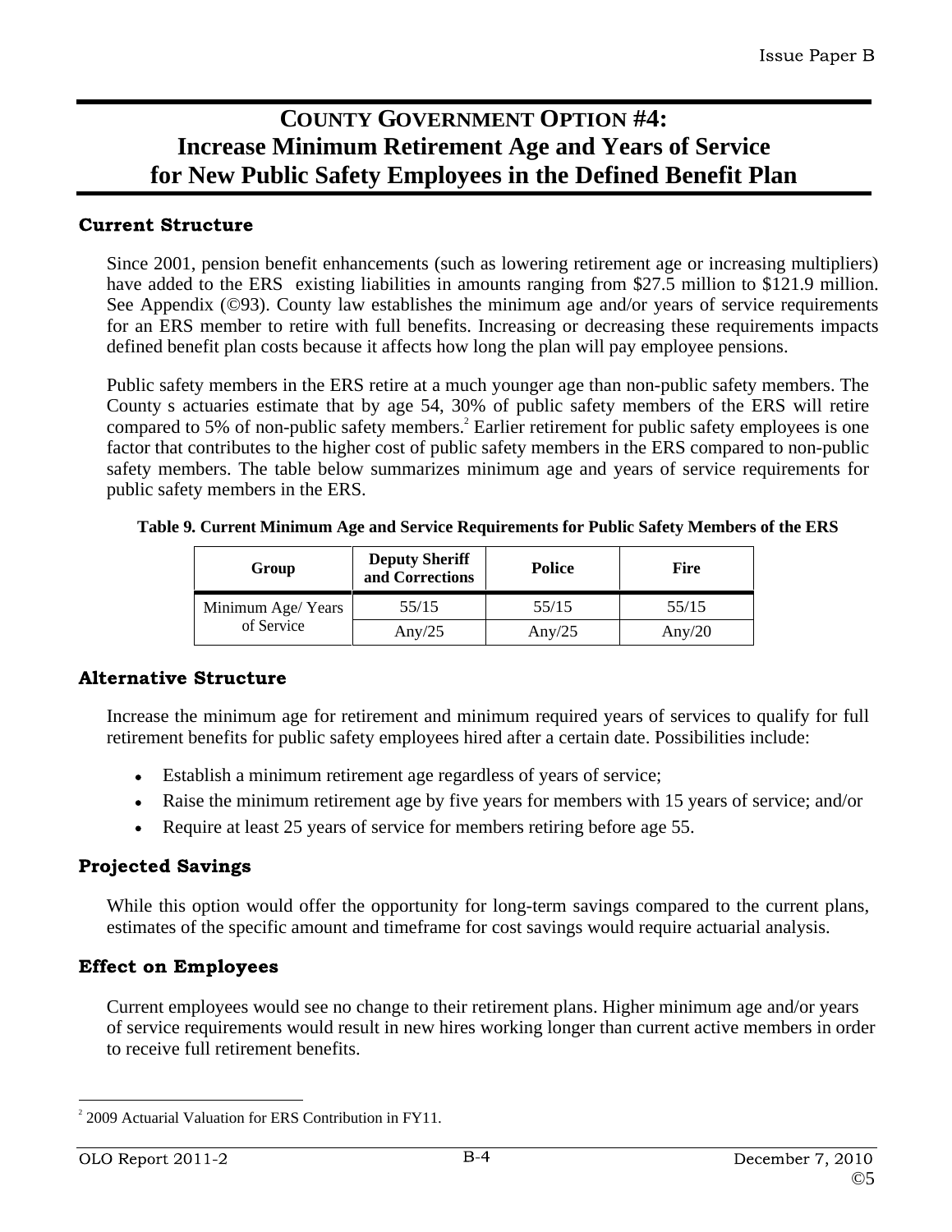## **COUNTY GOVERNMENT OPTION #5: Lower the Pension COLA Cap**

## **Current System**

Under current County law, retirees in the ERS receive an annual cost-of-living adjustment (COLA) to their pensions based on the rate of the Consumer Price Index (CPI). Retirees can receive a negative COLA if the CPI is negative for a given year. ERS members hired by the County Government before October 1, 1978 receive an annual COLA equal to 100% of the CPI. All members hired on or after October 1, 1978 receive a COLA based on the following formula:

- $\bullet$  100% of the CPI up to 3%;
- $\bullet$  60% of the CPI greater than 3%, not to exceed 7.5%; and
- 100% of the CPI for retirees age 65 or over.

ERS retirees hired after June 30, 1978 have received a COLA of, on average, 2.5% annually between FY01 and FY10.

## **Alternative Structure**

Lower the annual COLA applied to retiree pensions for all current and future ERS retirees through structural changes to the retiree COLA formula. There are many different ways to accomplish this. For example, the County could provide all retirees with a set annual COLA of 1%, regardless of the CPI. Another example would be for the County to provide an annual COLA based on the CPI, but with a maximum of 2%. For a discussion of the legal issues related to implementing a change to pension cost of living adjustments for current and future retirees, see the County Attorney s memos in the Appendix (©8 and ©22).

## **Projected Savings**

Estimates of the specific amount and timeframe for cost savings would require actuarial analysis; however, a general description of how this option achieves savings follows.

As noted above, the average COLA for retirees between FY01 and FY10 was 2.5%. If a structure had been in place that capped COLA s at a maximum of 2%, retiree s would have had smaller pension increases in eight of the past ten years. As a result, the overall County required contributions to the Employees Retirement System would have been lower.

## **Effect on Retirees**

Under this option, retirees would likely receive smaller annual pension increases, at least in some years. The magnitude of the difference depends upon the specific structure adopted.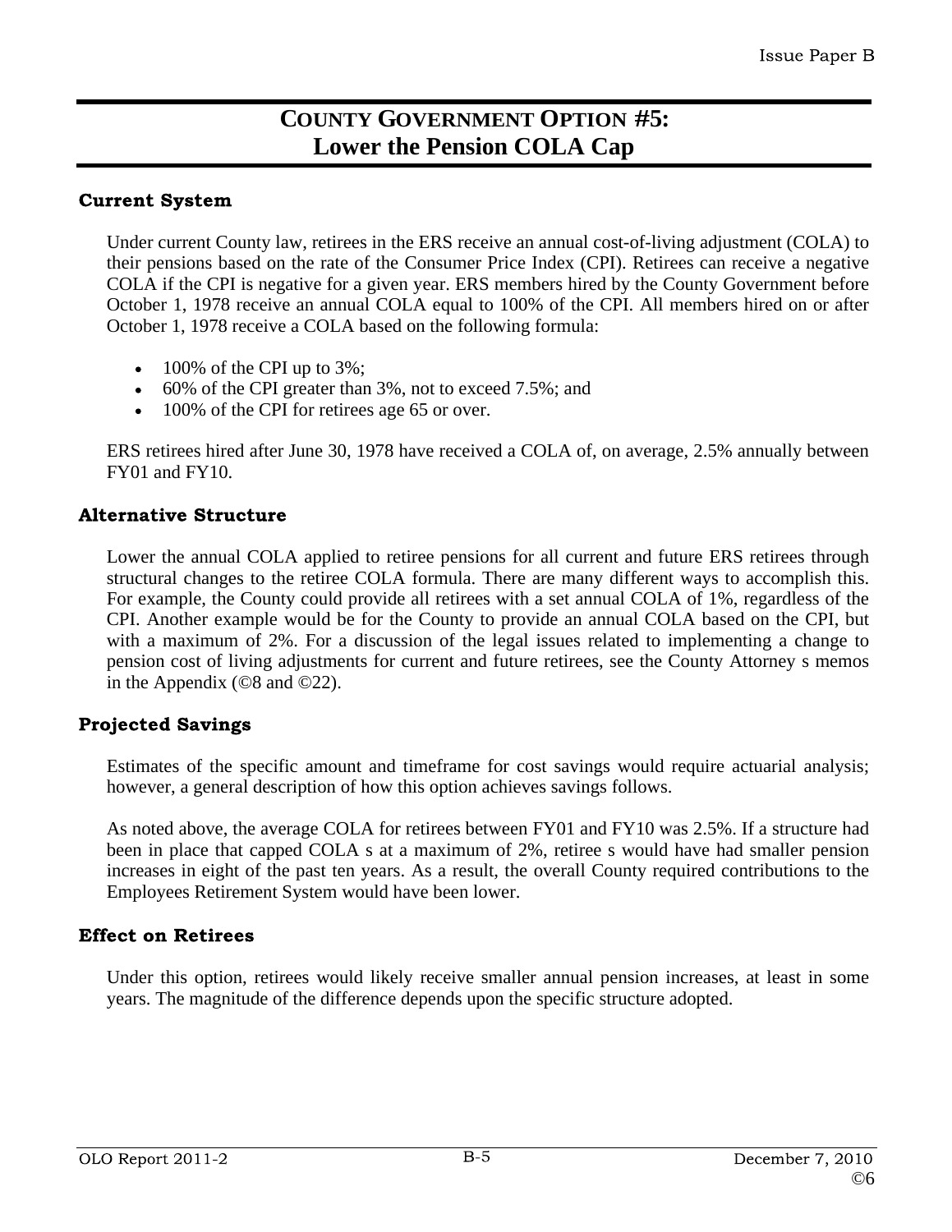# **MCPS OPTION # 2: Eliminate MCPS Local Pension Supplement**

## **Current Structure**

All MCPS employees participate in a locally-funded Pension Supplement, regardless of whether they participate in the State retirement plan or the Local retirement plan. A portion of the local Pension Supplement provided to employees in the State-funded plan is mandated by State law.<sup>3</sup>

In FY11, the Pension Supplement accounted for \$25.9 million  $(41\%)$  of MCPS \$63.3 million in retirement plan contributions.

| Group                   | <b>FY11 MCPS</b> | <b>FY11 Contribution</b><br><b>Contribution</b>   Rate $%$ of salary) |
|-------------------------|------------------|-----------------------------------------------------------------------|
| Employees in State Plan | \$22.1 million   | 1.92%                                                                 |
| Employees in Local Plan | \$3.8 million    | 1.90%                                                                 |
| <b>Total</b>            | \$25.9 million   |                                                                       |

**Table 10. FY11 Cost of MCPS Pension Supplement**

## **Alternative Structure**

Eliminate the Pension Supplement for all MCPS employees hired aftera certain date. This option would require a change to State law.

Alternatively, MCPS could eliminate the portion of the Pension Supplement *not required* by State

law. MCPS could implement this change with no amendment to State law.<br>Diected Savings<br>Although this option would not yield significant agency savings in the short run, it would lead to substantial savings in the long run. Estimates of the specific amount and timeframe for cost savings would require actuarial analysis.

Because this option would only apply to employees hired after a specified future date, MCPS would continue to pay the pension supplement for current employees. Over the course of many years, MCPS costs for the Supplement (\$26 million in FY11) would be vastly reduced and eventually eliminated.

## **Effect on Employees' Retirement**

Current employees would see no change to their retirement plans or future retirement benefit levels. Employees hired on the effective date of the change would still receive a defined benefit pension; however, the pension would be based on a multiplier of 1.8% instead of 2%.

MCPS employees currently contribute 0.5% of salary annually toward their Pension Supplement. Employees hired after the effective date of the change would no longer be required to contribute that portion of their salary toward retirement.

<sup>&</sup>lt;sup>3</sup> MCPS is required by State law to provide a 0.08% supplement to the pension multiplier; however, MCPS provides a 0.2% supplement. Montgomery County is the only Maryland County required to supplement State teacher pensions.